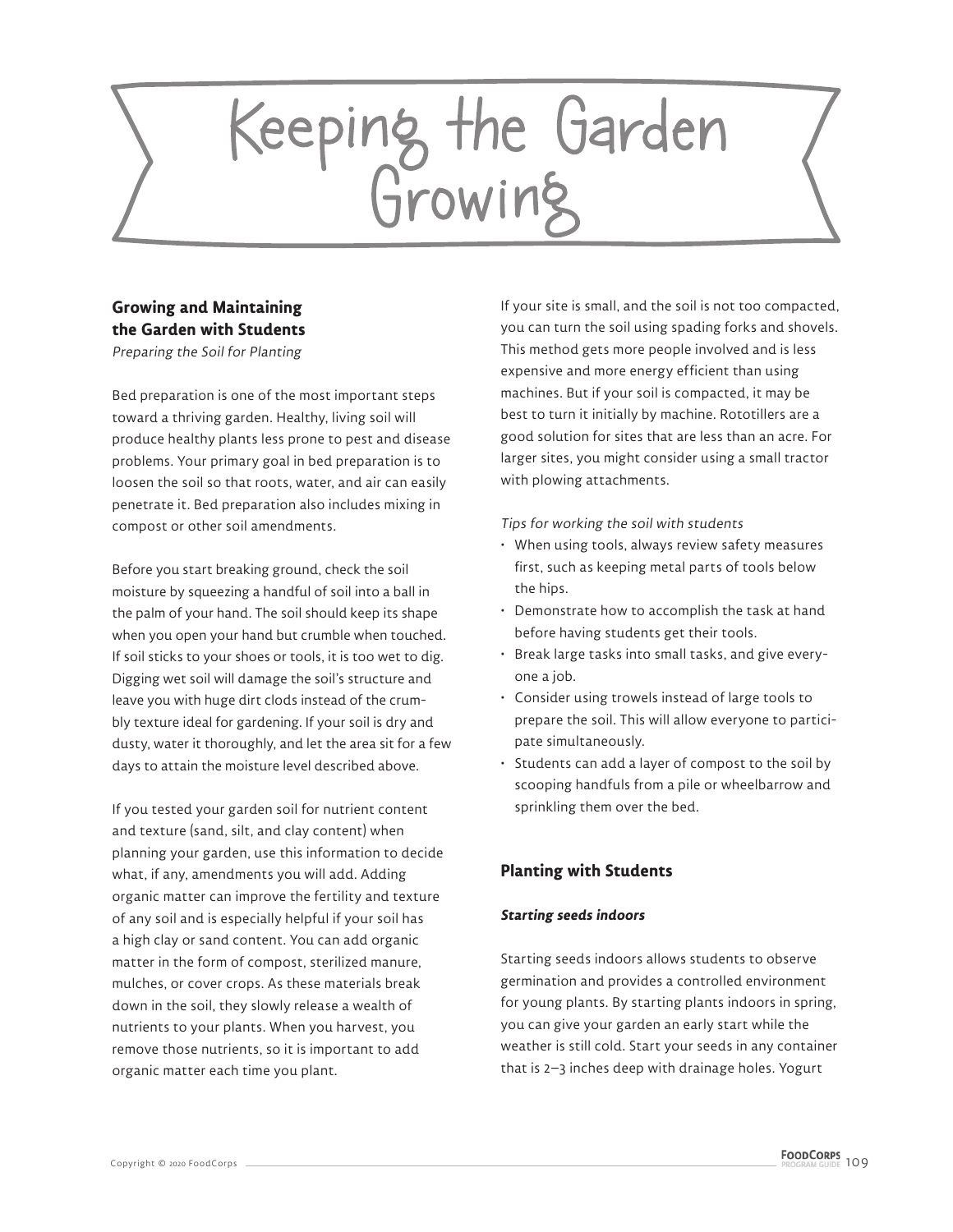containers, small milk cartons, and similar small containers work well. Old six-pack seedling containers are ideal, and students can bring them in, or nurseries can donate them. Fill your containers with seed-starting mix. You can purchase this at garden centers, or make your own by mixing equal parts horticultural sand, compost, and coco pith fiber.

Before planting, wet the soil mix so that it is as damp as a wrung-out sponge. Fill your containers, then lightly tap them on a surface to settle the soil. Fill in with more soil if this process reveals that they are not full enough.

A good rule of thumb is to plant seeds about two to three times as deep as they are wide. Check the *Vegetable Planting Guide* or seed packet for specific guidelines. After planting your seeds to the appropriate depth, water them with a gentle spray of water, let the water soak in, and repeat until water has penetrated to the depth of the seeds.

## Tips for sowing seeds in containers with students

- $\checkmark$  Enlist your students to help collect and wash out containers such as empty yogurt containers, small milk cartons, etc.
- $\checkmark$  Choose the space carefully where students will be filling their containers with seed-starting mix. This works well outdoors where it is okay to spill soil; it can also work indoors if you cover the ground with a tarp, or teach students to carefully fill containers over the top of a wide-mouthed container of soil.
- $\checkmark$  Use large seeds, like beans and peas, with young children who are developing their fine motor skills.
- $\checkmark$  If watering indoors, you can use a spray bottle on a mister setting to avoid children overwatering.
- $\checkmark$  You can create fun containers such as root-view cups, wheat heads, or newspaper pots, all of which are described in Life Lab's The Growing Classroom (lifelab.org).

#### **Sowing seeds directly in the garden**

Some crops grow better when they are started directly in the garden. Root crops such as carrots, radishes, and beets don't transplant well; crops such as corn, beans, peas, squash, melons, and cucumbers don't transplant well either. A seed packet will have information about whether the seed does best when started in a container or when direct sown. To direct sow a seed, prepare your garden soil. Then refer to the seed packet for instructions on how deep and far apart to plant your seeds.

After you have directly sown your seeds in the ground, it is important to keep them moist until they germinate. Water with a watering can or hose attachment that delivers a gentle sprinkle. You may have to make many passes of light sprinklings to be sure the soil is moist beyond the depth of the newly planted seed. Avoid flooding your newly planted area; this can wash away seeds and/or cause your soil to form a crust on the top, which makes it difficult for some seeds to push through the soil. Keep an eye on your seedbed, and keep it constantly moist. Depending on the weather, you might need to water it daily.

Young sprouts are often tempting to birds and other critters! Try covering your seed beds with floating row cover, bird netting, or upside down strawberry baskets, or hang bird flash tape over your bed.

#### Tips for sowing seeds directly with students

- $\checkmark$  For seeds that are to be planted less than an inch, help students dig a small furrow to the appropriate depth, space seeds down that furrow, and cover with soil.
- $\checkmark$  For seeds that are to be planted an inch deep or more, have students space seeds along the top of the soil and then "drill in" each seed using their fingers. They can measure their finger to find an inch (i.e., up to the second knuckle) and then drill each seed down to that depth.
- $\checkmark$  For spacing seeds, students can make and use a sowing string, which is a string with stakes on either end and colorful tape spaced evenly (e.g., every 4 inches). You can connect with math by asking students questions: *If I am supposed to plant these plants 12 inches apart, how can I use this string to space them accordingly?*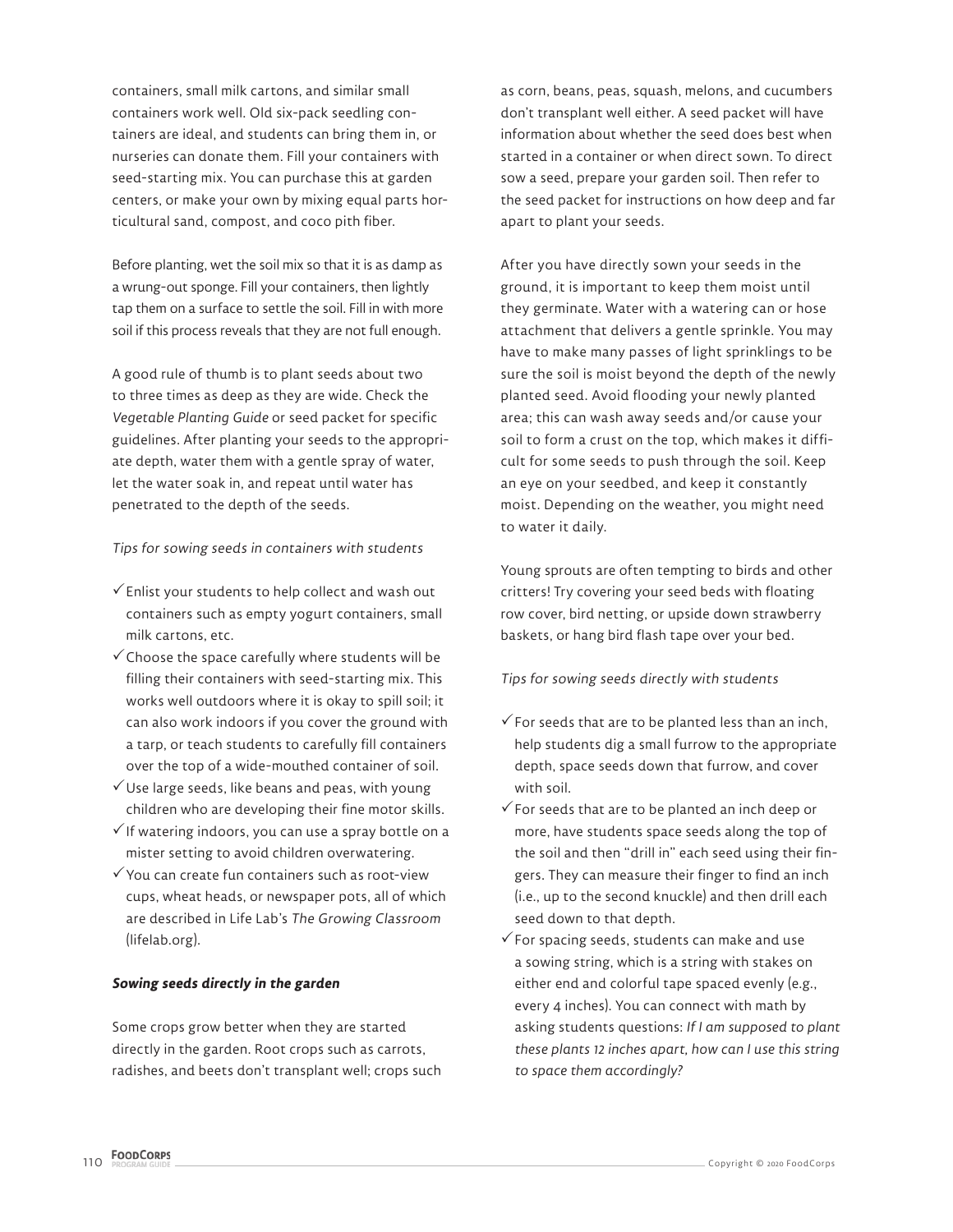$\checkmark$  Alternatively, for spacing seeds, you can bring out rulers, and have students measure the distance from one planting hole to the next by using rulers or using their "farmers' measurements," such as the width of their fist or the distance from their thumb to their pinkie on their open hand.

# **Transplanting Plants**

When are your plants ready to transplant into the garden? When seeds that were started in containers have at least two sets of true leaves, and their root systems are established enough to hold soil around them, then they are ready to be transplanted or moved from their containers into the garden. You can transplant young plants from seeds you and your students started yourselves, or you can purchase young plants (also called seedlings or transplants) at a garden center to plant in your garden.

To transplant, dig a hole in your soil about the same size as the container your seedling is in. Then remove a plant from its container by turning the container on its side and squeezing the sides of the container gently to wriggle out the plant. Make sure not to remove the plant by pulling hard on its stem. Then place it in the hole you made in the soil, and fill it in to the same depth that they were in their containers. Refer to a planting guide or seed packet for spacing information.

After transplanting, water transplants with many passes using a gentle spray, letting the water seep in between passes or by trickling water directly around the transplant's root zone. Use your finger to make sure there is moisture at the depth of the roots.

Protect your transplants from pests, like birds, by covering the young plants with upside down strawberry baskets, netting, or floating row cover (thin, lightweight fabric available at garden centers).

#### Tips for transplanting with students

 $\checkmark$  Have your students mark out the spacing of the transplants before planting them in the bed. First, help them find the spacing information on a seed packet or plant reference guide. Then they can mark the spots to be planted ahead of time by using rulers or "farmers' measurements" to measure the appropriate distances and then sticking trowels or plant markers into each spot where a plant should go.

- $\checkmark$  For younger students, wriggling the plant from the container can be tricky. Instead, have them dig the hole. Then you can place the plant in there, and the student can fill the hole in.
- $\checkmark$  Teach students to "tuck in" their transplants with a gentle pat on the surrounding soil or by using their thumbs and index fingers to create a triangle around the stem and give their plant a "triangle hug."

## **Watering**

Water is the most basic plant-growth requirement: without enough water, garden plants will ultimately die. Therefore, it is essential to work out a system to get water to your plants regularly.

Some school gardens are watered by hand, and you can see tips below for involving students in watering. The challenge with hand-watering, however, is the sheer amount of time required (with or without students). For this reason, many school gardens use drip irrigation. Drip irrigation refers to systems that slowly drip water onto the soil surface at roughly the same rate as it soaks into the ground. This method effectively meets most watering needs in garden settings. It is water-saving and time-efficient, and it allows for thorough irrigations for both seedbeds and mature plants. Systems are easily designed to keep water out of non-crop areas and to prevent future weed problems. Visit www.savingwater.org for information on effective irrigation or www.dripworks.com for irrigation supplies. Dripworks provides a 10 percent discount and a free irrigation system design service for school gardens!

#### Tips for watering with students

Watering is a garden activity that many students enjoy. Your students might not deliver all the water the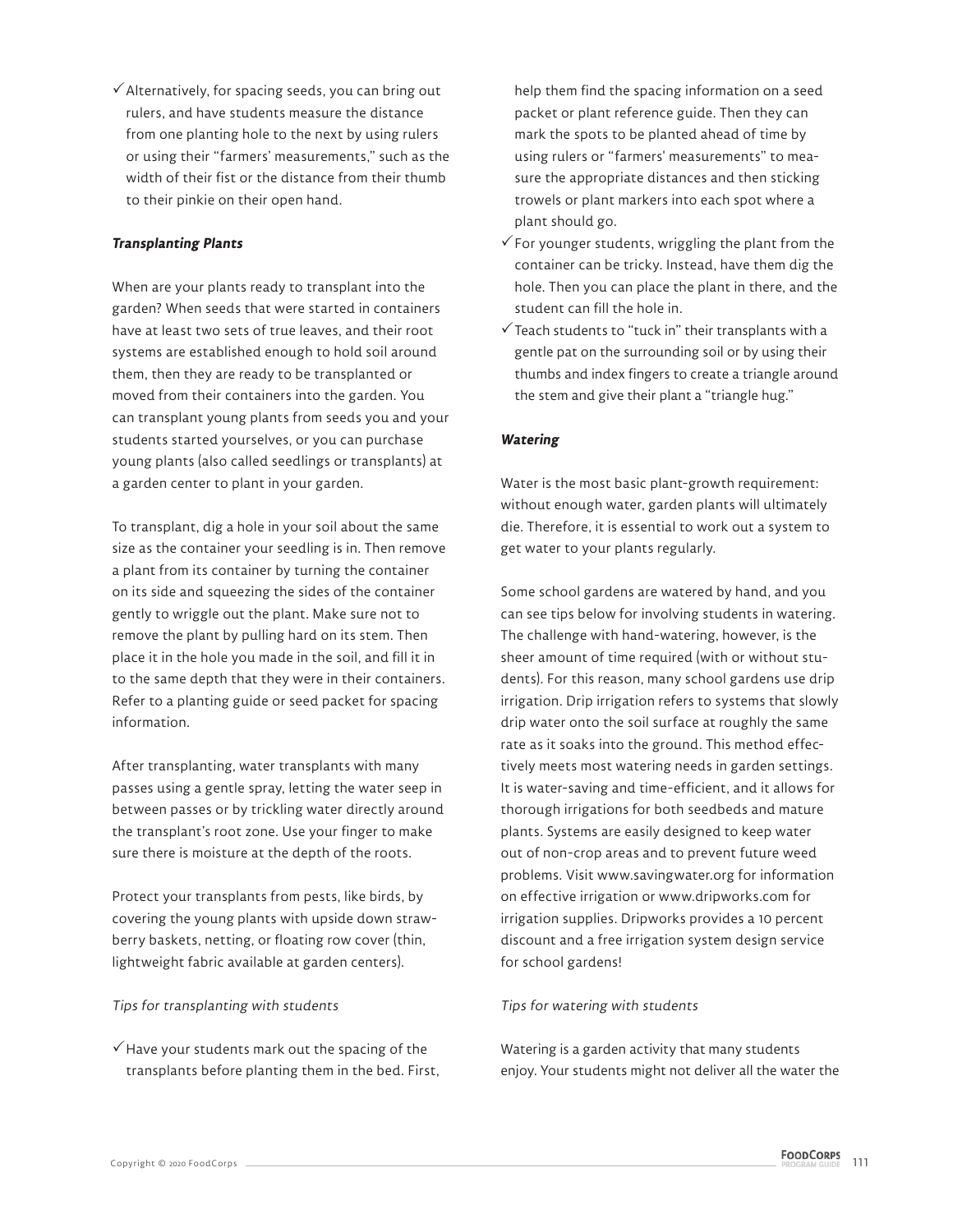plants need consistently, but it is still a great idea to involve them in watering and caretaking sometimes. As with any gardening task, students are most engaged and learn the most when everyone has a job to do:

 $\checkmark$  Give each student their own "watering can," which can be an empty, washed milk jug with holes poked in the lid; or a small yogurt container with holes poked in the bottom nestled into a second, solid yogurt container. When they arrive at the plant, they simply lift the cup with holes, and let it drip over the base of the plant.

Before sending students out with a watering can or hose, make sure they understand a few watering basics:

- $\checkmark$  It's best for the plants if students make many passes with a gentle spray of water, rather than flood an area, especially when there are newly planted seeds in the soil. Teach them to make a pass with the water, wait for it to completely soak in, then make another pass, wait again, etc.
- $\checkmark$  You can check that you have watered to the level of the roots, rather than just the surface, by poking a finger down into the soil to root depth and feeling for moisture.

# **Mulching**

Mulching is the practice of adding a layer of material to cover the soil, such as straw, leaves, or other organic materials. Mulching can benefit your garden by reducing weed growth and keeping moisture in the soil. When choosing a mulch, consider availability, possibility of weed seeds, and possibility of plant-discouraging qualities. Finding a local, abundant source of mulch saves money and resources. Collect leaves from a tree at your school to use as mulch, or ask parents to send their old newspapers or cardboard boxes to school. Straw is a great mulch and is inexpensive; one bale goes a long way.

# Tips for mulching with students

 $\checkmark$  Mulching is an ideal task for a large group of students. Many small hands can easily do the work of tucking handfuls of straw around and between plants.

 $\checkmark$  You can teach students to fill in around plants with a thick layer of mulch, lightly pressing it down to create a compact layer, and tuck it neatly into the edges of the bed, as if they were tucking the plants in for bedtime!

# **Cover Cropping**

Cover cropping is the practice of planting an area with a crop that covers the soil surface to prevent or reduce erosion, and then, once turned under the soil, improves soil structure and fertility. This is a way to enrich an area of the garden that is not currently being used for harvestable crops (e.g., a bed that will not be used for the summer). This practice has many benefits for the soil as well as potential benefits for pest management. Cover crops increase soil organic matter, fix atmospheric nitrogen into a form that plants can utilize, improve soil structure and soil-water relations, prevent erosion and nutrient leaching, and help minimize weed growth. Most cover crops are relatively easy to grow and can be interesting, low-maintenance annuals in the school garden. Cover crops can be chopped into the soil or can be removed and turned into compost, which can then be added back into the bed. Ideally cover crops are cut down before they set seed, so they don't sow a new (undesired) crop. If you turn them under the soil, wait two to three weeks for the cover crops to break down before planting in the bed. For information about specific cover crops that work well in your area and when to plant them, contact your local Cooperative Extension office or garden center.

# Tips for cover cropping with students

- $\checkmark$  Many legume (bean/pea) cover crops have large seeds that are easy for students to plant by "drilling" them into the ground with their fingers and then covering up the hole.
- $\checkmark$  Grass cover crops have small seeds that are fun to broadcast (or scatter) and then lightly rake into the soil.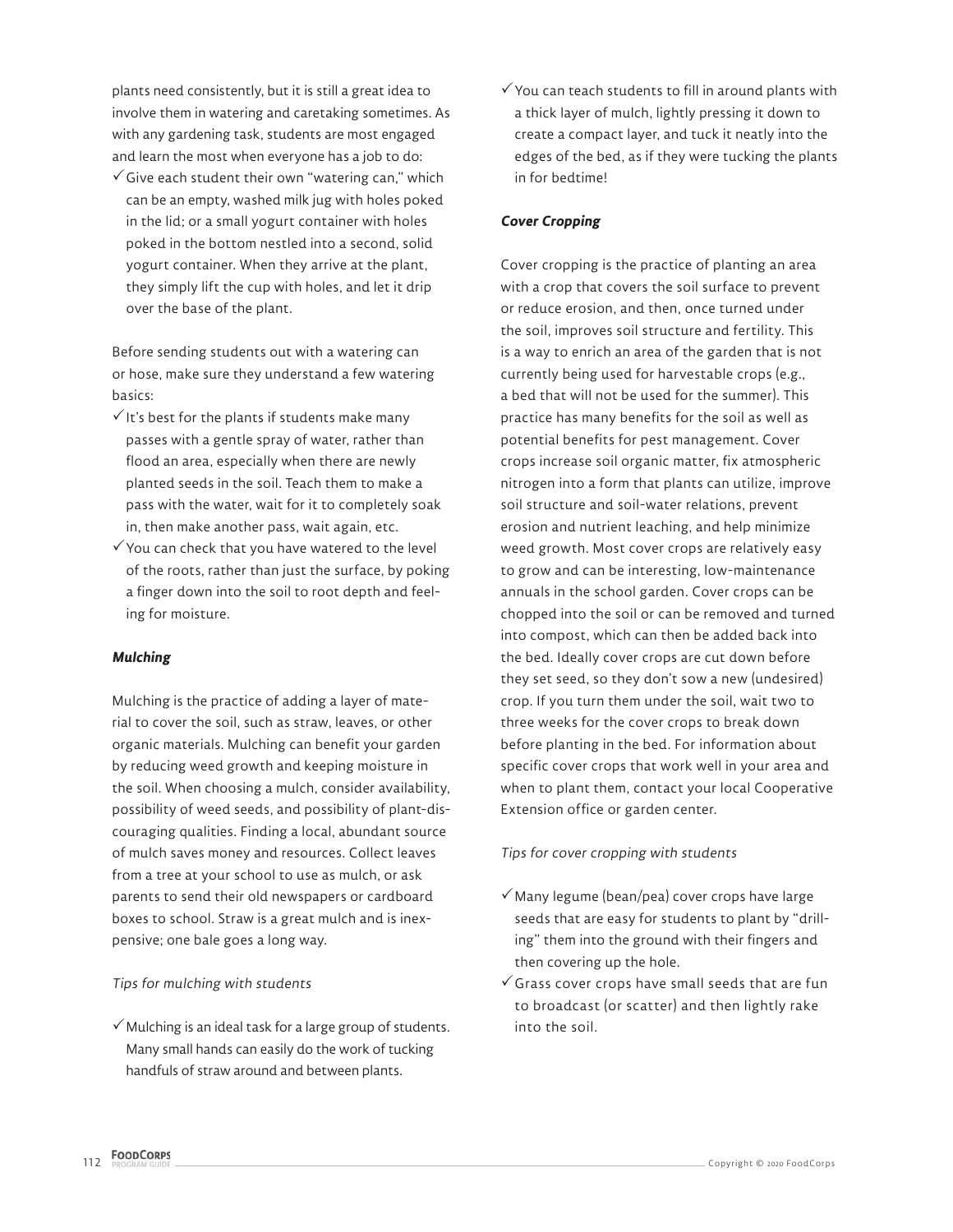#### **Weed Management**

One of the never-ending garden maintenance tasks is weeding. On the one hand, weeds are problematic in gardens because they compete with crop plants for sunlight, water, soil nutrients, and space. They can also serve as habitat for garden pests, or make the garden look untidy. On the other hand, sometimes weed species play a beneficial role in the garden. Weigh the potential benefits against problems they may be causing. They can improve the soil through root penetration and increased organic matter; they can provide a habitat for birds, worms, insects, and other animals; and some are edible or can be used as medicinal plants. Weeds are also useful for student investigations (e.g., students studying roots can pull up a variety of weeds and compare and contrast their root structures).

#### Weed Prevention Strategies

To prevent weed problems:

- Water only where you want to see plants growing. As much as possible, keep water off non-crop areas such as paths.
- Mulch paths heavily with a material that keeps weed seeds from germinating and seedlings from emerging. A good choice is cardboard or landscape fabric, covered with wood chips.
- Eliminate weeds when they are small; it's easier than removing big weeds later.
- Remove weeds before they go to seed or otherwise spread.
- If you have many weeds and few helpers, decide which weeds should be given highest priority and tackle those first.

## Weed Elimination Methods

When choosing a method for weeding an area of the garden, consider which will work best with your weeds, your students or volunteers, and the current conditions in your garden, such as soil moisture and weather. You may want to use different methods in different areas of your garden.

• Hand pulling

- Digging (for big weeds with deep roots)
- Hoeing
- Mulching (with some species this works even once weeds are growing if you mulch thickly enough)
- Mowing or using a weed whip
- Solarizing (covering with clear plastic for several weeks during warm weather to let heat kill weeds)

#### Tips for Weeding with Students

- $\checkmark$  Before weeding with students, water the weedy areas well so that the weeds come up more easily. Students get frustrated if they can't pull the weeds out but feel great satisfaction if they can!
- $\checkmark$  Before weeding, clearly mark any plants to keep so they don't accidentally pull out your best crops.
- $\checkmark$  Have student count their weeds: make a weed chart.

#### **Pest Management**

Healthy plants have fewer pest problems. Keeping soil fertile and irrigating adequately will prevent many pest problems from occurring. Follow the guidelines below for ecologically sound pest control.

- **Look for disease- and pest-resistant varieties:**  Many crop varieties are less susceptible to disease and pest problems. Information on resistance is often available in the variety descriptions in catalogs and on seed packets.
- **Choose appropriate crops for your region and season:** Many plants will succumb to pest attacks if they are grown in the wrong climate zone or during the wrong time of year. You can avoid pest problems if you start by doing your research and making careful choices.
- **Clean up your garden:** Diseases and pests can remain on infected and dead plant material where they can survive until attacking another host crop. Remove infected plant leaves, keep weeds to a minimum, and clean up the garden regularly.
- **Encourage beneficial organisms:** Make the garden inviting to beneficial species such as ladybugs, wasps, lacewings, and birds that are known to feed upon pests. Plant appropriate habitat species, choosing perennials that have consecutive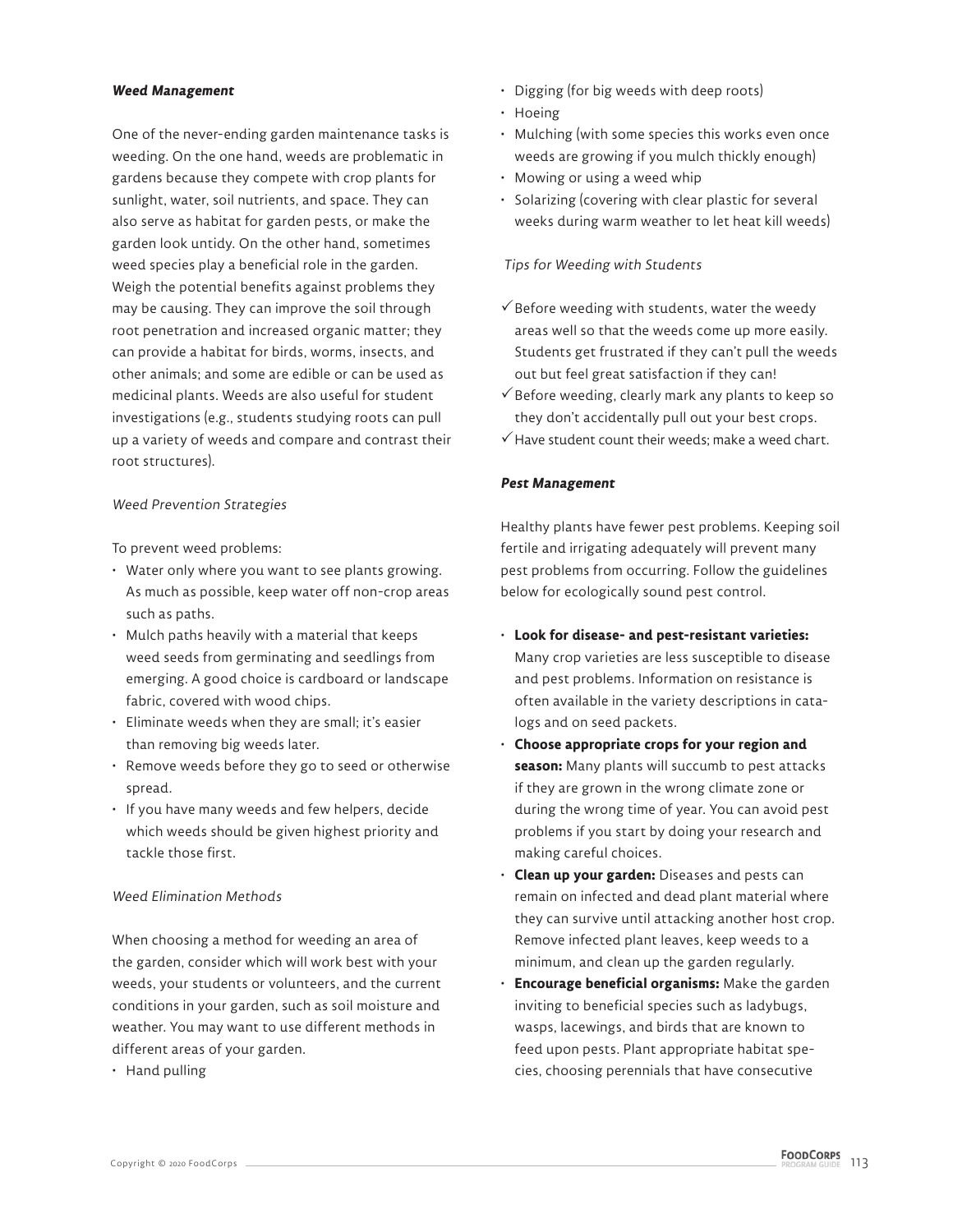flowering periods and limiting the use of insecticides that can kill beneficial species as well as pests. Adding a birdhouse or a water feature, such as a fountain or bath, can also help attract birds.

- **Practice crop rotation: Pests and diseases that** affect certain crops build up in the soil if the same crop is grown in the same location repeatedly. By planting a different crop each year in any one location, on a three-year cycle, you can avoid many disease problems.
- **Use physical barriers for pests: Often the most** damaging pests to our gardens are rabbits, squirrels, and gophers. When properly secured, row cover (available at garden centers) is an effective barrier to non-burrowing vertebrates. Gophers and other burrowing pests can be kept out of beds lined underground with gopher baskets or hardware cloth (wire screen). Most traps and poisons are potentially dangerous to children and other species and must be used with discretion. Check regulations at your school and district to find out what is allowed.

## Tips for Controlling Critters with Students

- $\checkmark$  Hand-picking pests is a method that is rarely viable in commercial operations but effective when you have twenty students eager to help out. If you have chickens, you can feed snails and other pests to the chickens. Note that moving them to an area near the garden will not be effective because they will work their way back in.
- $\checkmark$  Involve students in using rolled up newspaper or boards to capture critters. A board on the ground will attract snails and slugs. Students will enjoy turning over a board to find creepy crawlies.
- $\checkmark$  Let students research and identify beneficial insects and pests. The more they learn, the less likely they will be to indiscriminately squish insects.

# **Sustaining Community Engagement in the Garden**

As a FoodCorps service member, it can be really exciting to think about designing and installing a new garden. A little less flashy, but no less important, is the plan for maintaining that space once it's built. To avoid building

something that, over time, will become an abandoned, weedy patch, it is essential to think through what a garden will take to maintain at the outset.

## Making a Garden Maintenance Plan

As a FoodCorps service member, you may only be at your school for a year or two, so it is essential that you only install elements that you have strong reason to believe will be cared for over time. The best way to achieve that goal is to make a garden maintenance plan together with other garden supporters at the outset. An overall plan for maintaining your garden might include the following:

- A schedule for class use of the garden (if it is a shared area)
- A volunteer work schedule
- A watering schedule
- A plan for weeding, fertilizing, and composting
- A supply-ordering system
- A summer maintenance program

Ideally, students will do much of the garden maintenance (weeding, watering, and composting) as part of their activities in the garden. For any remaining maintenance, you can make a task list that rotates among participating classes, parent volunteers, or other garden supporters.

# **Summer Garden Maintenance**

Here's one tricky thing about school gardens: Summer is generally the most productive time in a garden but the quietest time in a school! Here are some ideas to keep your garden going during the summer so that in the fall it will be full of treats to harvest instead of weeds.

#### Prepare Your Garden for the Summer

Here are some things you can do before the end of the school year to encourage garden health and growth over the summer:

- Weed thoroughly!
- Install drip irrigation on a timer so that the garden gets watered over the summer.